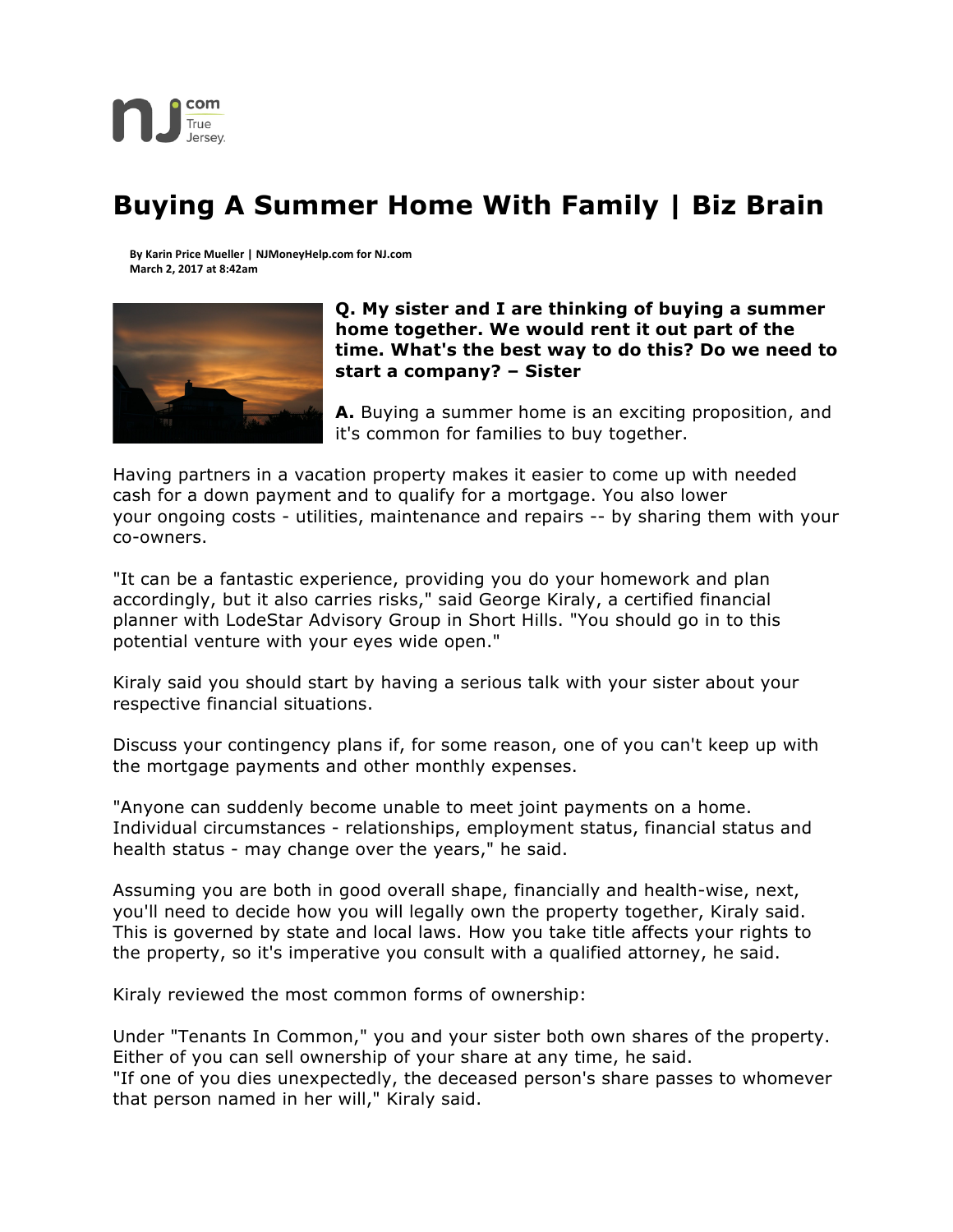Then there's "Joint Tenancy," a form of ownership that includes a right of survivorship. When one owner dies, that person's share of the property passes automatically to the other owner. A property held in joint tenancy cannot be sold, given away, mortgaged or transferred to someone else without the permission of the other owner, Kiraly said.

Another option allows you to form a business entity, called a Limited Liability Company, or LLC.

With an LLC, the title would be in the business's name, and this would protect your personal assets from those of the business.

But if you intend to borrow money to purchase your summer home, Kiraly said, lenders may refuse to authorize a loan in the name of your LLC.

"They may require that you hold title to the property as individuals before they will agree to lend you money," he said. "Even if the lender allows you and your sister to purchase the property in the name of your LLC, you may be required to sign personal guarantees holding you both personally liable for the mortgage obligation."

Be sure to fully understand your lender's requirements and discuss them with your attorney.

You should also be aware of the potentially different tax ramifications with respect to forms of ownership, so make sure you enlist a tax pro to review the options.

Once you've agreed on an ownership structure, you'll need to figure out who will be responsible for what. Many unforeseen issues can arise in a co-owner arrangement, Kiraly said, so you should be prepared in advance.

For example, you both need to be on the same page as far as scheduling routine maintenance, repairs and even major projects.

"The National Realtors Association estimates that you should budget for 1.5 percent of the cost of your home to be spent on repairs and general upkeep every year," Kiraly said. "And if you are renting your summer home out to short-term renters, you might even need to budget a bit more as guests sometimes do not treat a summer home as nicely as they would their own home."

Also determine if you will jointly screen and interview tenants or delegate the job to one person. Either way, you'll want to find the most qualified tenant so a checklist for tenant criteria will probably be needed.

There's also the issue of usage -- who gets to use the house when. You will probably need to make adjustments for third parties, either your children and/or friends, Kiraly said.

He said sharing a home and a mortgage is a big commitment. It's important that you and your sister understand the obligations and risks involved with buying a property together.